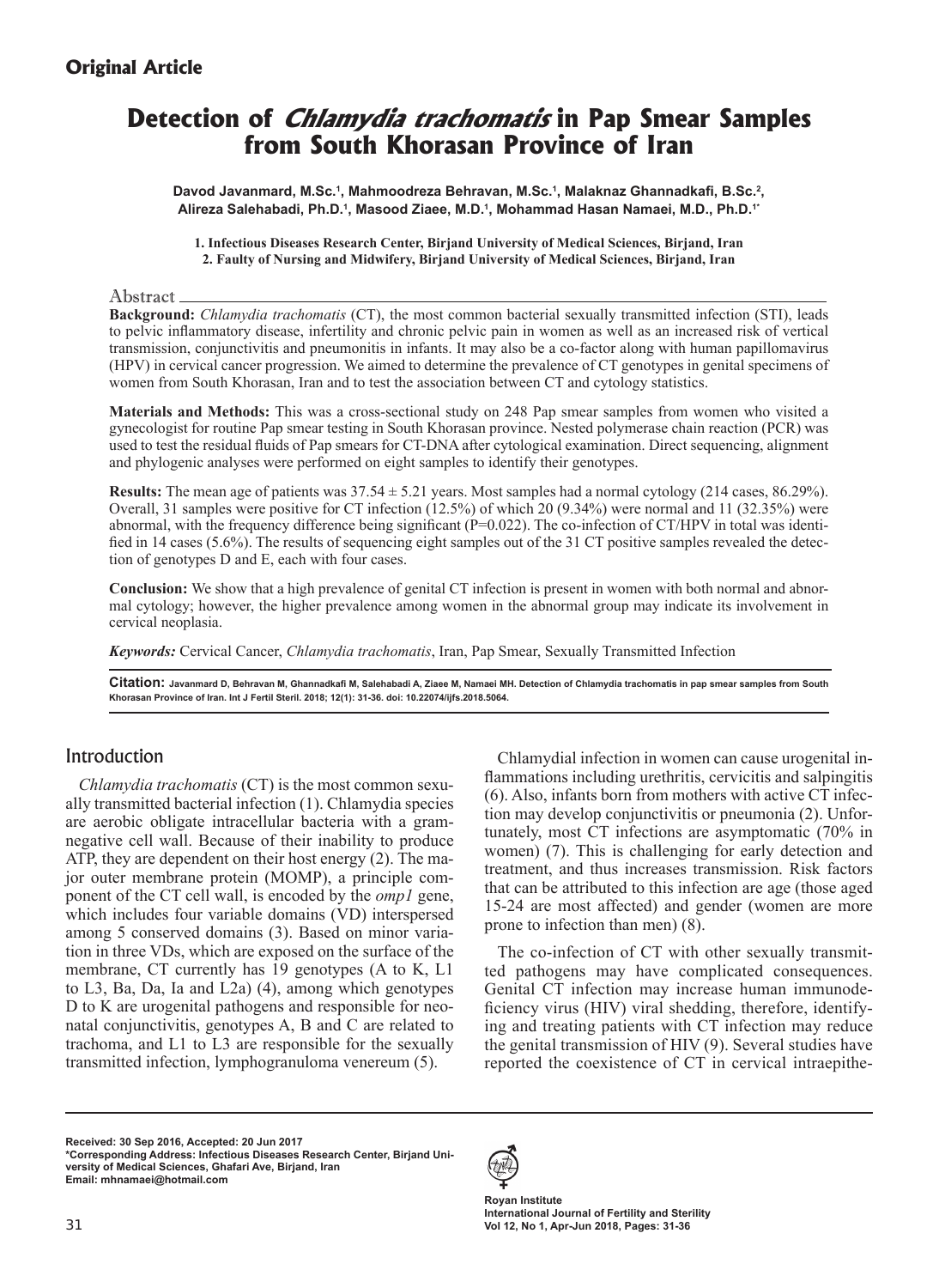lial neoplasia (CIN) induced by human papillomavirus (HPV) infection (10). There are some reports of a higher prevalence of CT in HPV-positive populations (11), yet CT has been introduced as an independent risk factor for developing CIN (12).

There are several diagnostic methods for CT, such as isolation in cell lines, immunofluorescence, serologic assays and molecular testing methods such as polymerase chain reaction (PCR) (13). CT infection is easily treatable with accessible antibiotics, therefore, given the asymptomatic nature of most CT infections, the early detection of this sexually transmitted infection could enhance treatment and reduce the risk of a re-infection and/or transmission to others (9).

Although CT infection has been proven to be the most prevalent sexually transmitted infection (STI) (1), there is still no clear information on its prevalence in South Khorasan province in eastern Iran. In addition, there is a lack of data on the co-infection of CT/HPV and the prevalence of CT among different cytology groups in association with cervical malignancies in Iran. We therefore aimed to address these by undertaking cytological and sequencing analyses.

# Materials and Methods

This was a cross-sectional study performed in Birjand, South Khorasan province of Iran from May 2015 to October 2016. The age of women ranged from 17 to 45 years, all of which were referred for routine Pap smear test. Those who had taken antibiotics within 3 weeks prior to their visit were excluded from the study. All patients signed an informed consent. This work was approved by the Ethics Committee of the Vice-chancellor for Research of Birjand University of Medical Sciences (#1393-12-07). Data collection and recording were performed based on questionnaires and forms. Total endocervical epithelial cells were collected from 248 women visiting different gynecologists in Birjand. These samples had been previously checked for HPV-DNA and their results were used in this study (14).

#### **DNA extraction**

On the same day of cytological examination, the residual fluids containing endocervical cells were processed for DNA isolation. A Bioneer DNA extraction kit (Bioneer Co, South Korea) was used according to the manufacturer's instructions with minor alterations including the preheating of samples and an additional round of centrifugation. The extracted DNA was checked using a Nanodrop Biophotometer (Eppendorf D30, Germany) at 260/280 nm, and samples with a ratio between 1.8- 2 were selected. An internal control gene (*β-globin*) was selected for amplification to confirm the process of cellular DNA extraction.

# **Amplification of** *β-globin* **and** *Omp1* **gene**

The isolated DNA was subjected to PCR using primers beta 1 (5ʹ-TCAACCCTACAGTCACCCAT-3ʹ) and beta 2 (5ʹ-CTAACAATTACGAACAGCAATGAG- 3ʹ), as previously described, to assess its integrity (15). Positive samples were then selected for CT testing with nested-PCR as previously described (16). Briefly, in the first round, 5 µl of extracted DNA was added to a reaction tube containing 25 pmol of each outer primer (NLO: 5ʹ-ATGAAAAAACTCTTGAAATCG-3ʹ and NRO: 5ʹ-CTCAACTGTAACTGCGTATTT-3ʹ), 0.2 mM of each dNTP, 1X PCR buffer, 2 mM  $MgCl<sub>2</sub>$  and 2 U Taq DNA polymerase (Cinaclone, Iran) in a volume of 50 µl. The nested step was performed on 3 µl of the first-round PCR product as a template with inner primers NLI (5ʹ-TTTGCCGCTTTGAGTTCTGCT-3ʹ) and NRI (5ʹ-CCGCAAGATTTTCTAGATTTC-3ʹ) (16) under reaction conditions identical to the first PCR except that the concentration of MgCl<sub>2</sub> was 1 mM. First- and secondround PCR reactions were performed using an Eppendorf thermocycler (Mastercycler Nexus, Eppendorf, Germany) under the following cycling conditions: 4 minutes preheating at 95ºC followed by 30 cycles of denaturation at 94ºC for 1 minutes, annealing at 57ºC for 1 minutes and extension at 72ºC for 1 minutes. A final extension step at 72ºC for 7 minutes was added to guarantee full-length products. The product of nested PCR was a 1050 base pair segment of the *Omp1* gene that was visualized on a 1% agarose gel and stained with DNA Green Viewer.

# **Genotyping**

The products of nested PCR were sequenced bidirectionally using the same forward and reverse primers at Bioneer Company, South Korea (run on an ABI 3730XL DNA Analyzer). The obtained sequences were aligned using Mega BLAST to determine genotypes. The phylogenetic analysis in the given region of *Omp1* was performed using MEGA6; the Jukes-Cantor model was selected for nucleotide substitution with Gamma distributed rates among sites. Selected codon positions were  $1<sup>st</sup>$ ,  $2<sup>nd</sup>$ ,  $3<sup>rd</sup>$  and noncoding sites. To assess the reliability of the phylogeny, 1,000 bootstrap replications were performed. The accession numbers of reference sequences of CT genotypes used in this study were KM369934 (E), X62918 (D), KM369939 (G), DQ064292 (J), KM369936 (F), AF202456 (Ia), DQ064282 (B), DQ064295 (L2), AF063204 (K), X16007 (H), FM872306 (A) and CP006945 (C).

#### **Statistical analysis**

The type of distribution was checked, and skewness and kurtosis were in the range of (2, -2). The Chi-square test (or Fisher's exact test when applicable) was used to test association and to compare between cytology and CT. The statistical significance was set at P<0.05. All statistical analyses were performed by Statistical Package for Social Sciences software version 17 (SPSS Inc, Chicago, IL, USA).

# Results

#### **Demographic population-based data**

The demographic and clinical data of the 248 women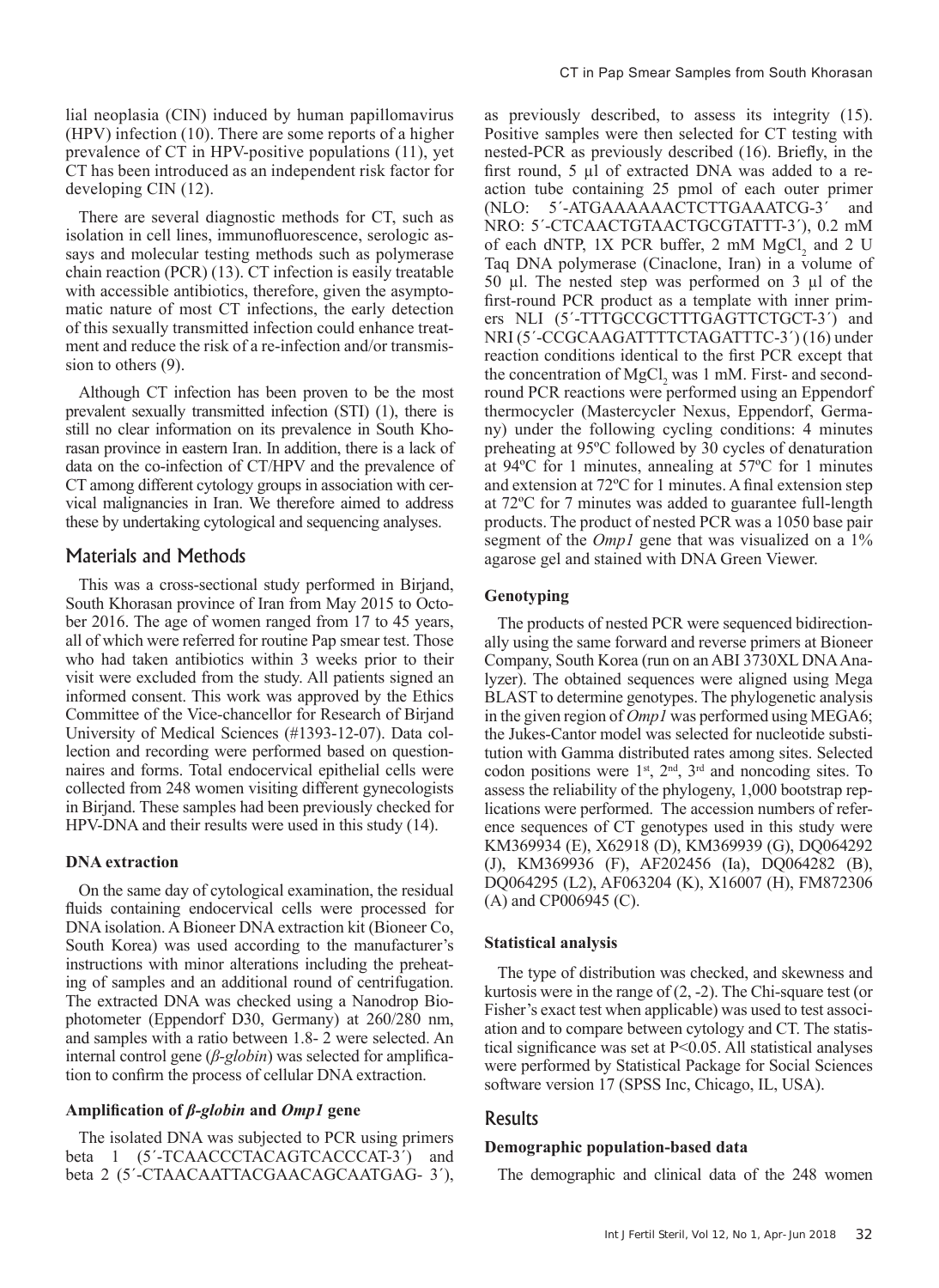screened are shown in Table 1. The mean age of patients was  $37.54 \pm 5.21$  years. Most participants had a normal cytology (214 cases; 86.3%), however, 34 cases (13.7%) had an abnormal cytology result. In the abnormal group, there were 20 cases (58.82%) with atypical squamous cell of undetermined significance (ASCUS) and 14 (41.17%) with low-grade squamous intraepithelial lesions (LSIL). There were no cases with high-grade squamous intraepithelial lesions (HSIL) and/or cervical neoplasia. Based on cytological examination, observation of inflammatory cells and clinical data, 38 of all cases (15.32%) were found to have cervicitis.

# **Prevalence of** *Chlamydia trachomatis* **among Pap smear samples**

The results of PCR for the beta-globin gene demonstrated its amplification in all samples after agarose gel electrophoresis (Fig.1A). Based on PCR results, 31 cases (12.5%) were positive for CT (Fig.1B). The prevalence of CT among different groups is shown in Table 1. Among the samples with evidence of cervicitis, seven (18.42%) were positive for CT. The mean age of patients with CT infection was  $36 \pm 5.52$  years. The distribution of CT in different age ranges is shown in Table 2. The modal age range was 21-30 years (130; 52.42%). The prevalence of CT and cervicitis was however higher in the first age range (18.18 and 27.27% respectively), and declined with age.

#### **Genotyping of** *Chlamydia trachomatis*

The forward and reverse sequences obtained from eight samples were assembled to a consensus using CLC software (CLC Genomics Workbench 7, https://www.qiagenbioinformatics.com/), trimmed in Bioedit software, and subsequently submitted to NCBI under accession numbers KY468517 to KY468523. In search for homology via BLAST, half of samples belonged to genotype D and the other half belonged to genotype E (Fig.2).

Demographic and clinical characteristics of these genotypes are in Table 3. The cases positive for genotype D were younger  $(28.45 \pm 3.26 \text{ years})$ , although it was not statistically significant. Interestingly, in the cases positive for genotype E, the co-infection of HPV and LISL were found more frequently.

In isolates of genotype E, there were no mutations at the amino acid level; however, there was a missense mutation in a case with genotype D (i.e. thr326ala). There were also two silent mutations, C915T in two cases of genotype E and T956A in two cases, with genotypes D and E. Overall, the nucleotide region 900-1000, a part of the variable domain- ІV, was more prone to have a mutation.

**Table 1:** The prevalence of CT among different cytological groups, as well as co-infection with HPV

| Cytology        | $n$ (%)     | Age $(Y)$<br>$Mean \pm SD$ | <b>HPV DNA</b><br>$n$ (%) | <b>CT DNA</b><br>$n$ (%) | <b>HPV/CT</b> co-infection | P value   |
|-----------------|-------------|----------------------------|---------------------------|--------------------------|----------------------------|-----------|
| Normal cytology | 214 (86.29) | $35.55 \pm 4.66$           | 33 (15.42)                | 20(9.34)                 | 11(5.14)                   |           |
| Total abnormal  | 34(13.7)    | $38.45 \pm 4.21$           | 12(35.29)                 | 11(32.35)                | 3(8.82)                    | $0.022*$  |
| <b>ASCUS</b>    | 20 (58.82)  | $37.1 \pm 3.35$            | 8(40)                     | 5(25)                    | 2(10)                      |           |
| LSIL            | 14 (41.17)  | $35.3 \pm 5.6$             | 4(28.57)                  | 6(42.85)                 | 1 (7.14)                   | $0.056**$ |
| Total           | 248         | $37.54 \pm 5.21$           | 45(18.14)                 | 31(12.5)                 | 14 (5.64)                  |           |

**CT;** *Chlamydia trachomatis***, HPV; Human papillomavirus, ASCUS; Atypical squamous cell of undetermined significance, LSIL; Low-grade squamous intraepithelial lesions, \* ; The preva**lence of CT was significantly different between total abnormal and normal cytology groups, and "; The prevalence of CT was higher in the LISL group than ASCUS.

**Table 2:** The prevalence of *Chlamydia trachomatis* according to age and cervicitis test result

| Age ranges $(Y)$ | Total number (%) | $CT + / each group$<br>$n$ (%) | $CT+$ /total $(\% )$ | Cervicitis+/each group<br>$n$ (%) | CT+and cervicitis+/each group<br>$n$ (%) |
|------------------|------------------|--------------------------------|----------------------|-----------------------------------|------------------------------------------|
| $\leq$ 20        | 11 (4.43)        | 2(18.18)                       | 0.8                  | 3(27.27)                          | 1(9.09)                                  |
| $21 - 30$        | 130 (52.42)      | 16(12.3)                       | 6.45                 | 20(15.38)                         | 4(3.07)                                  |
| $31 - 40$        | 81 (32.66)       | 9(11.11)                       | 3.62                 | 12 (14.81)                        | 2(2.46)                                  |
| 40>              | 26(10.48)        | 4(15.32)                       | 1.6                  | 3(11.5)                           |                                          |
| Total            | 248              | 31(12.5)                       | 31(12.5)             | 38 (15.32)                        | 7(2.82)                                  |

**Table 3:** Demographic and clinical characteristics of individuals with genotypes D and E identified in this study

| Genotype | n | Mean<br>$age \pm SD$ | <b>Cervicitis</b><br>n(%) | <b>HPV</b><br>$n$ (%) | <b>ASCUS</b><br>$n$ (%) | <b>LISL</b><br>$n(^{0}/_{0})$ |
|----------|---|----------------------|---------------------------|-----------------------|-------------------------|-------------------------------|
| D        |   | $28.45 \pm 3.26$     | 2(50)                     | (25)                  | 3(75)                   |                               |
| E        |   | $34.51 \pm 2.52$     |                           | 3(75)                 | (25)                    | 4(100)                        |
| Total    |   | $31.48 \pm 2.55$     | 2(25)                     | 4(50)                 | 4(50)                   | 4(50)                         |

**HPV; Human papillomavirus, ASCUS; Atypical squamous cell of undetermined significance, and LSIL; Low-grade squamous intraepithelial lesions.**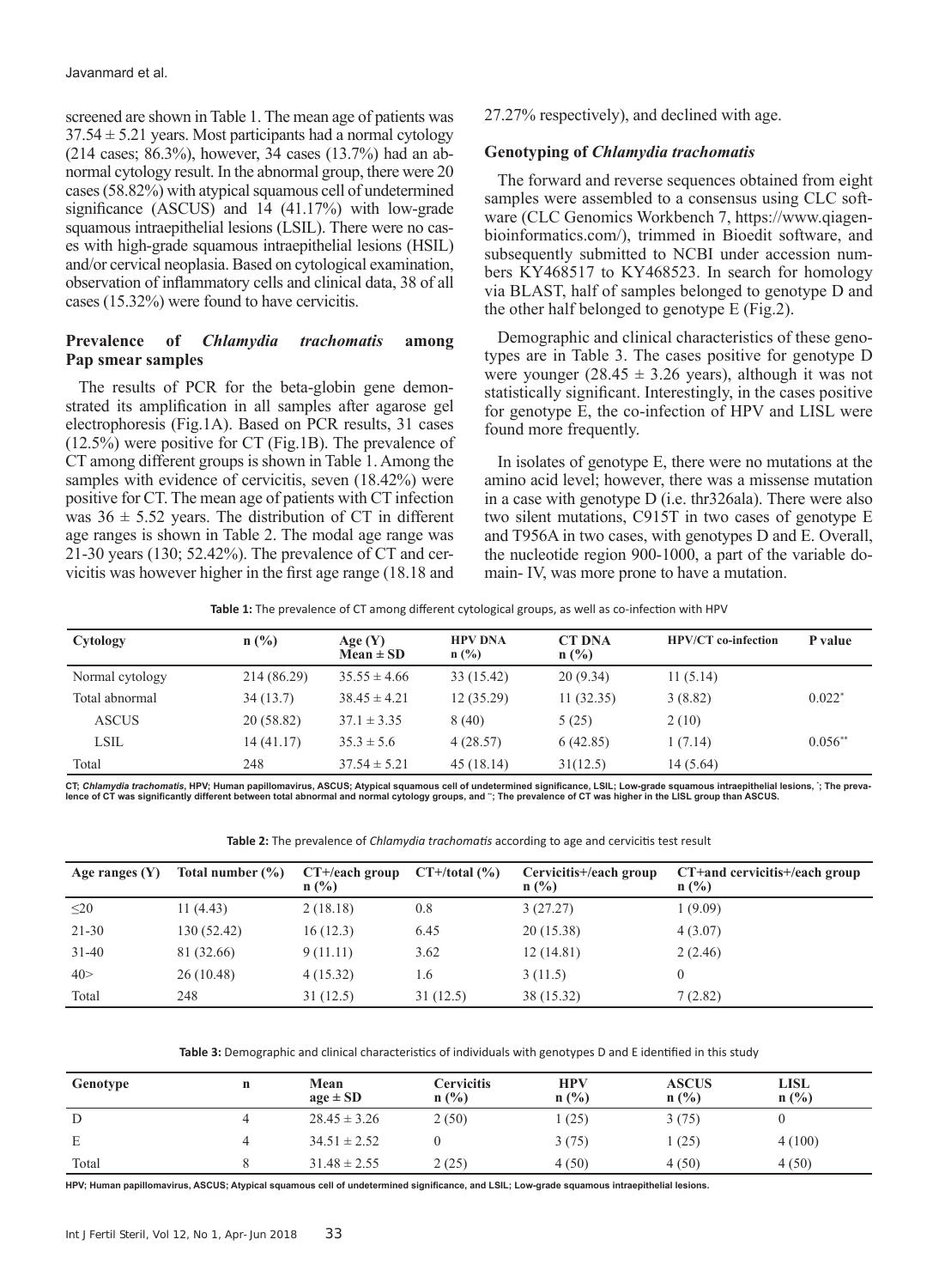

**Fig.1:** Agarose gel electrophoresis of polymerase chain reaction (PCR) products. **A.** The positive samples for amplification of human β*-globin*  gene revealed a 500 bp fragment band, and **B.** Positive samples for *Chlamydia trachomatis* (CT) have a 1052 bp product.



Fig.2: The phylogenic tree constructed based on the maximum likelihood method. Accession numbers and genotypes were given, and those in circle shape are the sequences reported here. *Chlamydia trachomatis* (CT) genotype D (X62918) was used as reference sequence and the *omp1* se- quence of C. Pesittaci was used to root the tree.

# Discussion

The Pap smear test is approved for screening cervical abnormalities and is performed routinely around the world. Therefore, a large and continuous sampling is in progress and is accessible. This study showed the capacity of the liquid Pap smear to enhance the molecular detection of

#### CT in Pap Smear Samples from South Khorasan

genital CT infection, as other studies have also indicated (17). This study was the first to assess the frequency of CT infection and genotypes of CT among women from South Khorasan, Iran. The observed frequency of CT in South Khorasan (12.25%) is comparable to other studies in Iran by Chamani-Tabriz et al. (18), Zahirnia et al. (19) and Eslami et al. (20) which reported the prevalence of CT as 12.6, 13.2, and 13.25% respectively. Other studies in Iran have shown the molecular detection rate of CT from 2.6 to 21.25% (21), and according to a meta-analysis, the pooled prevalence for genital CT in Iran was 12.3% (22).

The large variance observed in the reported data may be due to sampling size, sample source, experimental test, socio-economic state of the population and other factors. The CT prevalence has been reported at variable rates in other parts of the world such as 6.2% in Australia (23), and 1.1-10.6% in other countries (24). In this work, the prevalence of CT was higher among ages lower than 20 years (18.18%) and showed a decreasing pattern with age increase, albeit it was relatively high at ages of 40 years and more (15.32%). Other studies from Iran have also indicated a declining prevalence of CT proportional to senescence (25, 26), however, some studies have shown the highest frequency is in the 30-40 age groups (18, 27). Also, in other countries, there is a higher prevalence of CT in late teens and early youth (24). The early incidence of CT infection and its different age distribution may be due to physiologic changes of the vagina in addition to social behavior and lower marriage age, a frequent phenomenon in this province.

We found that the incidence of CT infection was higher among patients with abnormal cytology (32.35%). Interestingly, this figure was 42.85% for the LISL group, 25% for the ASCUS group 9.34% for the normal group, indicating an ascending pattern toward malignancy. In a case-control serological survey in Iran, a strong association between CIN and CT was identified. In specific, in the CIN and healthy group, there were 45 and 12.9% seropositive individuals respectively (28). Nonetheless, others have reported no significant association between CT and CIN (29, 30). An investigation in Argentina revealed a rising prevalence of CT from low levels in normal cytology  $(11\%)$  to 47% in those with HSIL  $(11)$ , which is consistent with our results.

This result confirmed the shared risk of CT and HPV infection in the development of cervical cancer. The coinfection rate of HPV and CT was 14/248 (5.64%) in the total sample set and 14/31 (45.16%) among CT-infected patients reported here. A study in Italy showed that 58% of CT-infected women were also positive for HPV (31), which is somewhat consistent with our results. Panatto et al. (32) reported this as 2.7% of total women, and Bianchi et al. (33) showed that 1.5% of girls younger than 20 were co-infected with CT/HPV. This result is consistent with a meta-analysis that demonstrated the association between CT and the risk of cervical cancer (34).

HPV and CT share similar transmission routes, and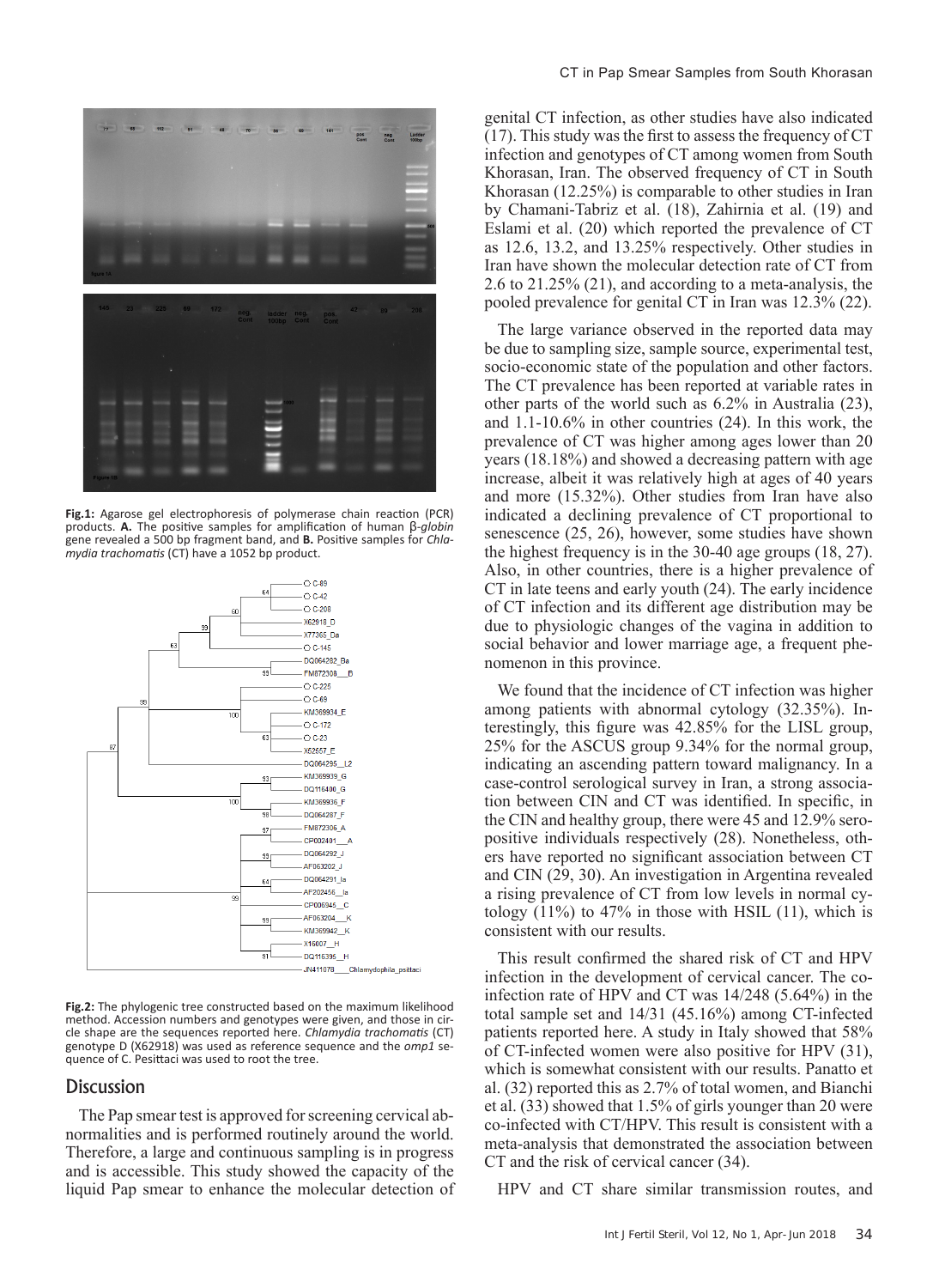since CT may enhance the rate of other STI infections, it may have a role in the progression of cervical cancer. It may, however, be an independent co-risk factor of CIN with an unknown mechanism.

In the current study, the CT genotypes D and E were equally identified. These genotypes were also prominent in other genotyping surveys from Iran. Genotyping of CT from endocervical specimens in Shiraz identified genotype F (46.6%), E (33.3%) and D (13.3%) along with a singleton G (35). In a comprehensive genotyping study for genital CT in Ahvaz, genotype E was the most prevalent (31.5%), followed by F (23.1%), D (13%), K (9.2%), I (8.3%), G (7.5%), H (5.5%) and J (1.9%) (36). The lack of other genotypes in South Khorasan is interesting and shows a possible bottleneck effect. The insufficient number of samples genotyped may nevertheless have resulted in the absence of rarer genotypes.

#### Conclusion

The results of this study revealed a relatively high prevalence of genital CT in East Iran and underscore the benefit of liquid Pap smear samples for molecular assays. The association between the rate of CT and CIN grade merits further investigation. Determining the prevalence and genotypes can provide important epidemiologic knowledge for transmission patterns, prevention, and treatment programs for controlling STI infections. Further investigations in this region are also needed to obtain a more reliable prevalence of CT and to determine its relevance to any other genital infections or cervical carcinoma.

# Acknowledgements

This project was fully financially supported by Birjand University of Medical Sciences. The authors greatly appreciate Dr. Haghighi for her kind donation of patient data. There is no conflict of interest in this study.

# Author's Contributions

D.J.; Performed the experiment and drafted the manuscript. M.H.N.; Proposed the idea and supervised the project. M.B., M.Gh., A.S., M.Z.; All had equal roles in conducting the study, sampling and analyzing of results. All authors read and approved the final manuscript.

#### References

- 1. Low N, Broutet N, Adu-Sarkodie Y, Barton P, Hossain M, Hawkes S. Global control of sexually transmitted infections. Lancet. 2006; 368(9551): 2001-2016.
- 2. Manavi K. A review on infection with Chlamydia trachomatis. Best Pract Res Clin Obstet Gynaecol. 2006; 20(6): 941-951.
- 3. Lima HE, Oliveira MB, Valente BG, Afonso DA, DaRocha WD, Souza MC, et al. Genotyping of Chlamydia trachomatis from endocervical specimens in Brazil. Sex Transm Dis. 2007; 34(9): 709-717.
- 4. de Jesús De Haro-Cruz M, Deleón-Rodriguez I, Escobedo-Guerra MR, López-Hurtado M, Arteaga-Troncoso G, Ortiz-Ibarra FJ, et al. Genotyping of Chlamydia trachomatis from endocervical specimens of infertile Mexican women. Enferm Infecc Microbiol Clin. 2011; 29(2): 102-108.
- 5. Ngandjio A, Clerc M, Fonkoua MC, Thonnon J, Lunel F, Bébéar

C, et al. Restriction endonuclease patterns of the omp1 gene of reference Chlamydia trachomatis strains and characterization of isolates from Cameroonian students. J Med Microbiol. 2004; 53(Pt 1): 47-50.

- 6. Torrone E, Papp J, Weinstock H, Centers for Disease Control and Prevention (CDC). Prevalence of Chlamydia trachomatis genital infection among persons aged 14-39 years--United States, 2007- 2012. MMWR Morb Mortal Wkly Rep. 2014; 63(38): 834-838.
- LeFevre ML. Screening for Chlamydia and Gonorrhea: US preventive services task force recommendation statement. Ann Intern Med. 2014; 161(12): 902-910.
- 8. Carey AJ, Beagley KW. Chlamydia trachomatis, a hidden epidemic: effects on female reproduction and options for treatment. Am J Reprod Immunol. 2010; 63(6): 576-586.
- 9. Malhotra M, Sood S, Mukherjee A, Muralidhar S, Bala M. Genital Chlamydia trachomatis: an update. Indian J Med Res. 2013; 138(3): 303-316.
- 10. Finan R, Tamim H, Almawi W. Identification of Chlamydia trachomatis DNA in human papillomavirus (HPV) positive women with normal and abnormal cytology. Arch Gynecol Obstet. 2002; 266(3): 168-171.
- 11. Golijow CD, Abba MC, Mourón SA, Laguens RM, Dulout FN, Smith JS. Chlamydia trachomatis and Human papillomavirus infections in cervical disease in Argentine women. Gynecol Oncol. 2005; 96(1): 181-186.
- 12. Anttila T, Saikku P, Koskela P, Bloigu A, Dillner J, Ikäheimo I, et al. Serotypes of Chlamydia trachomatis and risk for development of cervical squamous cell carcinoma. JAMA. 2001; 285(1): 47-51.
- Bax CJ, Mutsaers JA, Jansen CL, Trimbos JB, Dörr PJ, Oostvogel PM. Comparison of serological assays for detection of Chlamydia trachomatis antibodies in different groups of obstetrical and gynecological patients. Clin Diagn Lab Immunol. 2003; 10(1): 174- 176.
- 14. Javanmard D, Namaei MH, Haghighi F, Ziaee M, Behravan M, Mirzaei J, et al. The frequency and typing of human Papilloma virus among women with normal and abnormal cytology in Southern Khorasan, Eastern Iran. Jundishapur J Microbiol. 2017; 10(4): e43213.
- 15. Nobre RJ, de Almeida LP, Martins TC. Complete genotyping of mucosal human papillomavirus using a restriction fragment length polymorphism analysis and an original typing algorithm. J Clin Virol. 2008; 42(1): 13-21.
- 16. Gao X, Chen XS, Yin YP, Zhong MY, Shi MQ, Wei WH, et al. Distribution study of Chlamydia trachomatis serovars among high-risk women in China performed using PCR-restriction fragment length polymorphism genotyping. J Clin Microbiol. 2007; 45(4): 1185- 1189.
- 17. Bowden FJ, Currie MJ, Toyne H, McGuiness C, Lim LL, Butler JR, et al. Screening for Chlamydia trachomatis at the time of routine Pap smear in general practice: a cluster randomised controlled trial. Med J Aust. 2008; 188(2): 76-80.
- 18. Chamani-Tabriz L, Tehrani MJ, Akhondi MM, Mosavi-Jarrahi A, Zeraati H, Ghasemi J, et al. Chlamydia trachomatis prevalence in Iranian women attending obstetrics and gynaecology clinics. Pak J Biol Sci. 2007; 10(24): 4490- 4494.
- 19. Zahirnia Z, Eslami G, Goodarzi H, Taheri S, Fallah F, Taheripanah R, et al. Evaluation of the prevalence of infection with Chlamydia trachomatis in spontaneous abortions, by Nested PCR method. Research in Medicine. 2013; 37(1): 67-72.
- 20. Eslami G, Goudarzi H, Taheripanah R, Taheri S, Fallah F, Moazzami B, et al. Chlamydia trachomatis detection by Nested-PCR method on females referred to Medical Centers of Tehran, Iran. Arch Clin Infect Dis. 2012; 7(4): 124-127.
- 21. Ilami O, Rahimian SH, Kargar M, Jahangiri Sisakht A, Saeedinejad SZ, Hadinia A. Detection of Neisseria gonorrhoeae and Chlamydia Trachomatis in patients with symptomatic urethritis using multiplex PCR, gram stain and urine culture. J Mazandaran Univ Med Sci. 2013; 23(103): 11-18.
- 22. Ahmadi MH, Mirsalehian A, Bahador A. Prevalence of genital Chlamydia trachomatis in Iran: a systematic review and meta-analysis. Pathog Global Health. 2015; 109(6): 290-299.
- 23. Lewis D, Newton DC, Guy RJ, Ali H, Chen MY, Fairley CK, et al. The prevalence of Chlamydia trachomatis infection in Australia: a systematic review and meta-analysis. BMC Infect Dis. 2012; 12: 113.
- 24. Dielissen PW, Teunissen DA, Lagro-Janssen AL. Chlamydia prevalence in the general population: is there a sex difference? A systematic review. BMC Infect Dis. 2013; 13: 534.
- 25. Fallah F, Kazemi B, Goudarzi H, Badami N, Doostdar F, Ehteda A,